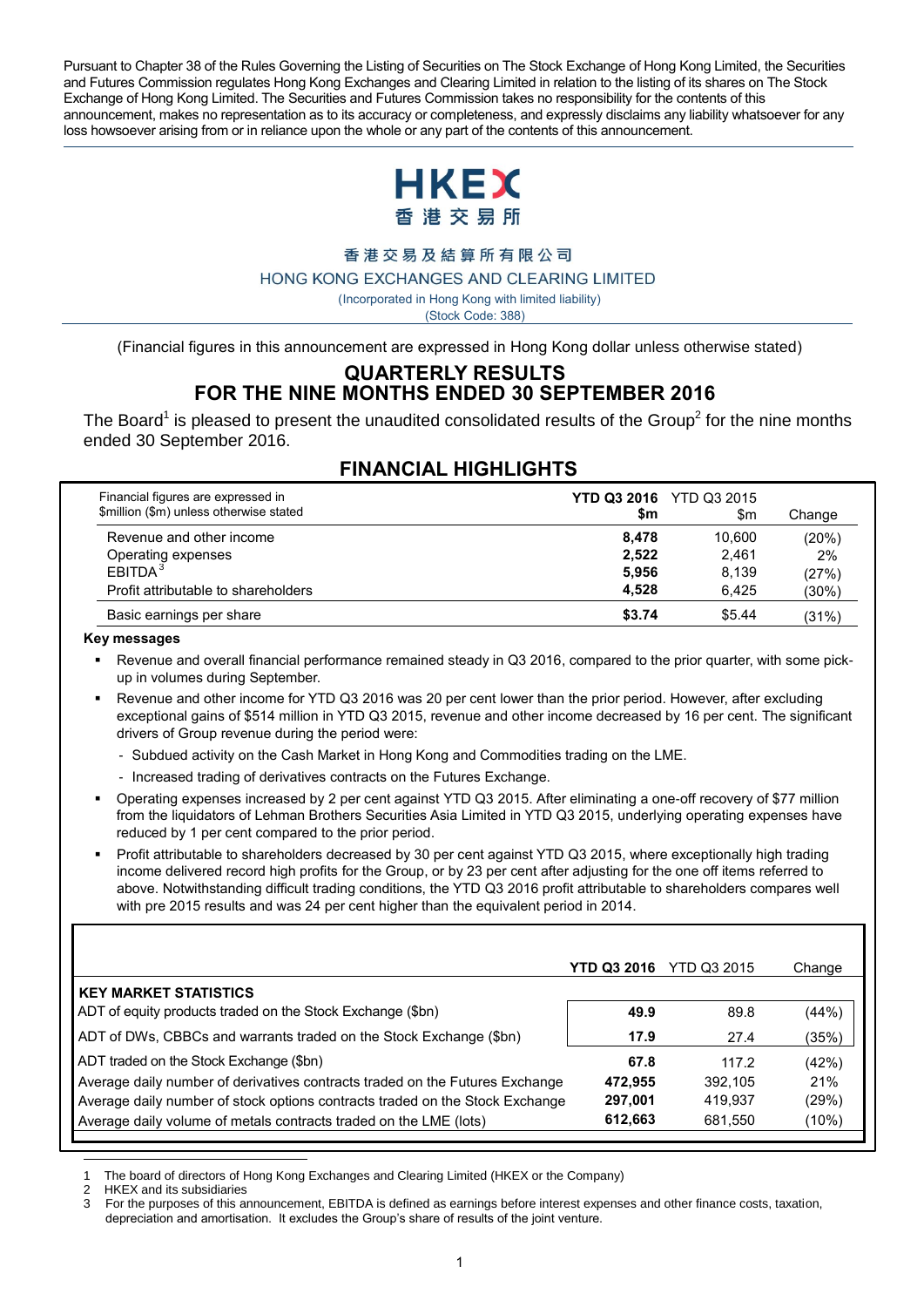#### **BUSINESS REVIEW**





Monthly average daily volume of metals contracts traded ('000 lots)

Market sentiment improved in  $Q3$  2016<sup>4</sup> with the Hang Seng Index reaching a 52-week high during September and headline ADT improving to \$68.3 billion, 9 per cent above Q2 2016. This was accompanied by an increased level of funds flow through the Shanghai-Hong Kong Stock Connect (SH-HK Connect) where both Northbound and Southbound Trading showed increases over Q2. In particular, the net inflow of Mainland funds via Southbound trading reached a record high in September. Nevertheless, Revenue<sup>5</sup> was 3 per cent lower than Q2 2016, due to seasonal fluctuation in depository, custody and nominee services, which were down by \$146 million, and reduced derivatives trading relative to Q2 2016.

Overall revenue and other income for YTD Q3 2016 dropped by \$2,122 million (20 per cent) compared to the prior period. After adjusting for one-off items, which increased the 2015 revenue and other income by \$514 million<sup>6</sup>, the decline against the prior period was 16 per cent. Nevertheless, this compares favorably with the difficult markets experienced during the first nine months of 2016 where there was a decline in headline Cash Market ADT of 42 per cent (against the record high of \$117.2 billion in YTD Q3 2015) as well as reduced volumes in the commodities and stock options markets. The more modest fall in overall revenue and other income is attributable to a continuation of a significant increase in trading on the HKFE<sup>7</sup> that has been seen throughout 2016. Overall HKFE volumes are up 21 per cent over YTD Q3 2015 but the concentration of this volume growth in higher fee products, in particular Hang Seng Index products, has resulted in HKFE trading fees increasing by 41 per cent<sup>8</sup>. This upsurge in derivatives activity has seen trading income from the Derivatives Market increase from 18 per

 $\overline{a}$ 

*Fig. 1 – Market activity and Group Revenue*

<sup>4</sup> Q1 = first quarter, Q2 = second quarter, Q3 = third quarter, Q4 = fourth quarter, YTD Q3 2015 = nine months ended 30 September 2015, YTD Q3 2016 = nine months ended 30 September 2016

<sup>5</sup> Excludes net investment income and sundry income

<sup>6</sup> One-off items in YTD Q3 2015: gain on sale of Worldwide House property \$445 million, gain on sale of shares in LCH.Clearnet Group Limited (LCH) \$31 million, and post liquidation interest received from liquidators of Lehman Brothers Securities Asia Limited (Lehman) \$38 million

<sup>7</sup> Subsidiaries of the Group include The Stock Exchange of Hong Kong Limited (SEHK or the Stock Exchange), Hong Kong Futures Exchange Limited (HKFE or the Futures Exchange), Hong Kong Securities Clearing Company Limited (HKSCC), HKFE Clearing Corporation Limited (HKCC), The SEHK Options Clearing House Limited (SEOCH), OTC Clearing Hong Kong Limited (OTC Clear), LME Holdings Limited (LMEH), The London Metal Exchange (LME), LME Clear Limited (LME Clear) and other subsidiaries.

<sup>8</sup> Before any allocation of fees to Clearing segment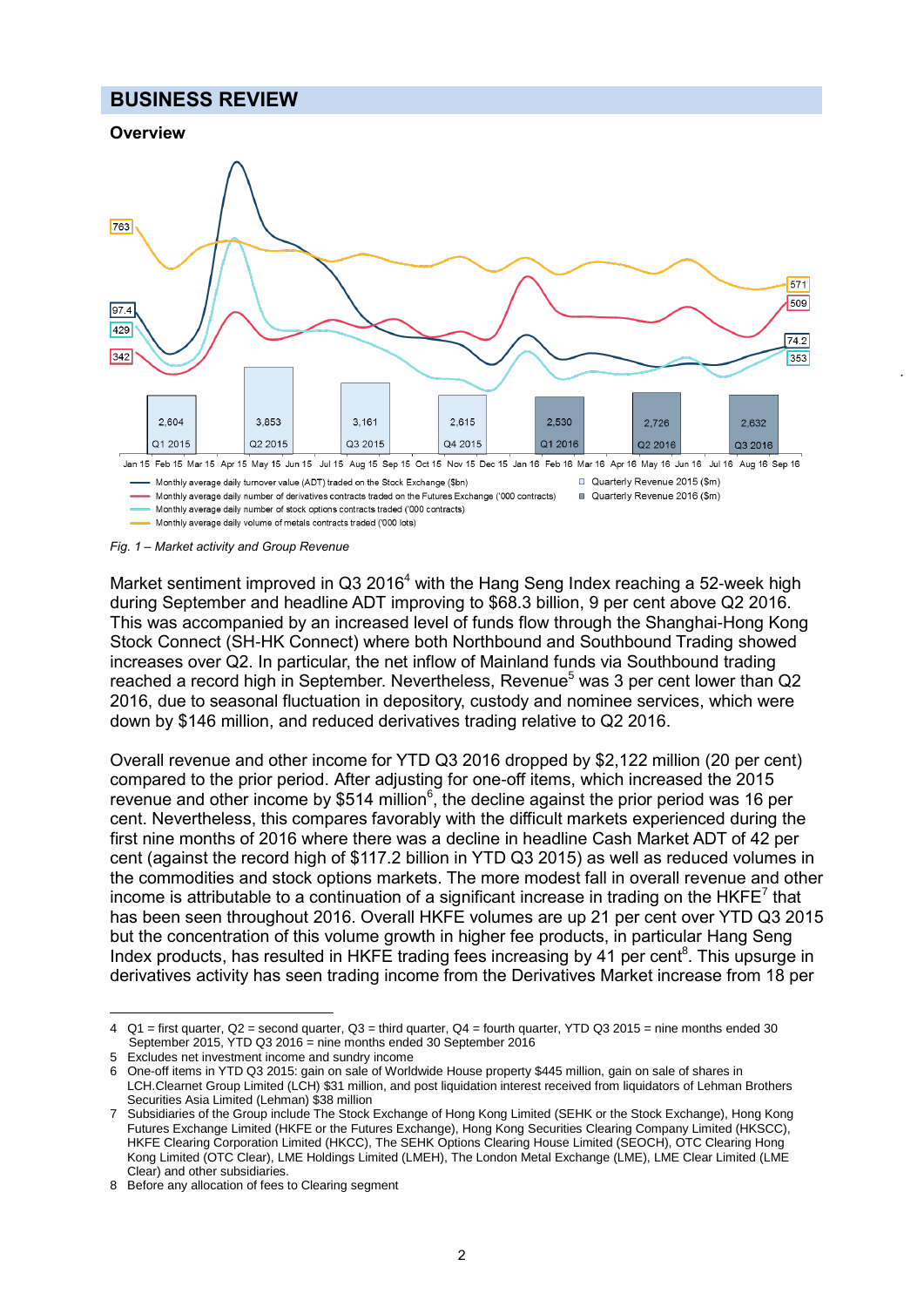cent in YTD Q3 2015 to 29 per cent of the Group's overall trading income in YTD Q3 2016.

The effect of the expenditure control measures introduced earlier in the year can be seen in the Group's operating expenses, which have risen by 2 per cent overall. However, after eliminating a one-off recovery of \$77 million from Lehman's liquidators in YTD Q3 2015, the Group's underlying operating expenses have reduced by 1 per cent compared to the prior period. The Group's capital expenditure for the year to date is also lower than previously anticipated as less critical projects have been deferred.

|                                  | <b>YTD Q3 2016</b>                    |                      | YTD Q3 2015                           |                      | Change                              |                    |
|----------------------------------|---------------------------------------|----------------------|---------------------------------------|----------------------|-------------------------------------|--------------------|
|                                  | Revenue<br>and other<br>income<br>\$m | <b>EBITDA</b><br>\$m | Revenue<br>and other<br>income<br>\$m | <b>EBITDA</b><br>\$m | Revenue<br>and other<br>income<br>% | <b>EBITDA</b><br>% |
| Results by segment:              |                                       |                      |                                       |                      |                                     |                    |
| Cash                             | 1,980                                 | 1,582                | 2,728                                 | 2.315                | (27%)                               | (32%)              |
| Equity and Financial Derivatives | 1,576                                 | 1,240                | 1.675                                 | 1.315                | (6%)                                | (6%)               |
| Commodities                      | 1.178                                 | 743                  | 1.322                                 | 937                  | (11%)                               | (21%)              |
| Clearing                         | 3.165                                 | 2.634                | 3,996                                 | 3.480                | (21%)                               | (24%)              |
| Platform and Infrastructure      | 399                                   | 288                  | 373                                   | 261                  | 7%                                  | 10%                |
| Corporate Items                  | 180                                   | (531)                | 506                                   | (169)                | (64%)                               | 214%               |
|                                  | 8,478                                 | 5,956                | 10,600                                | 8,139                | (20%)                               | (27%)              |

#### **Business Update and Analysis of Results by Operating Segment**

#### **Cash Segment**

#### **Analysis of Results**

Trading fees and trading tariff dropped by 43 per cent compared to YTD Q3 2015 in line with the 44 per cent fall in ADT. The overall drop in revenue was partly offset by an 11 per cent increase in Stock Exchange listing fees.

Operating expenses declined by 4 per cent due to lower staff costs including reduced variable pay accruals and cost control measures.

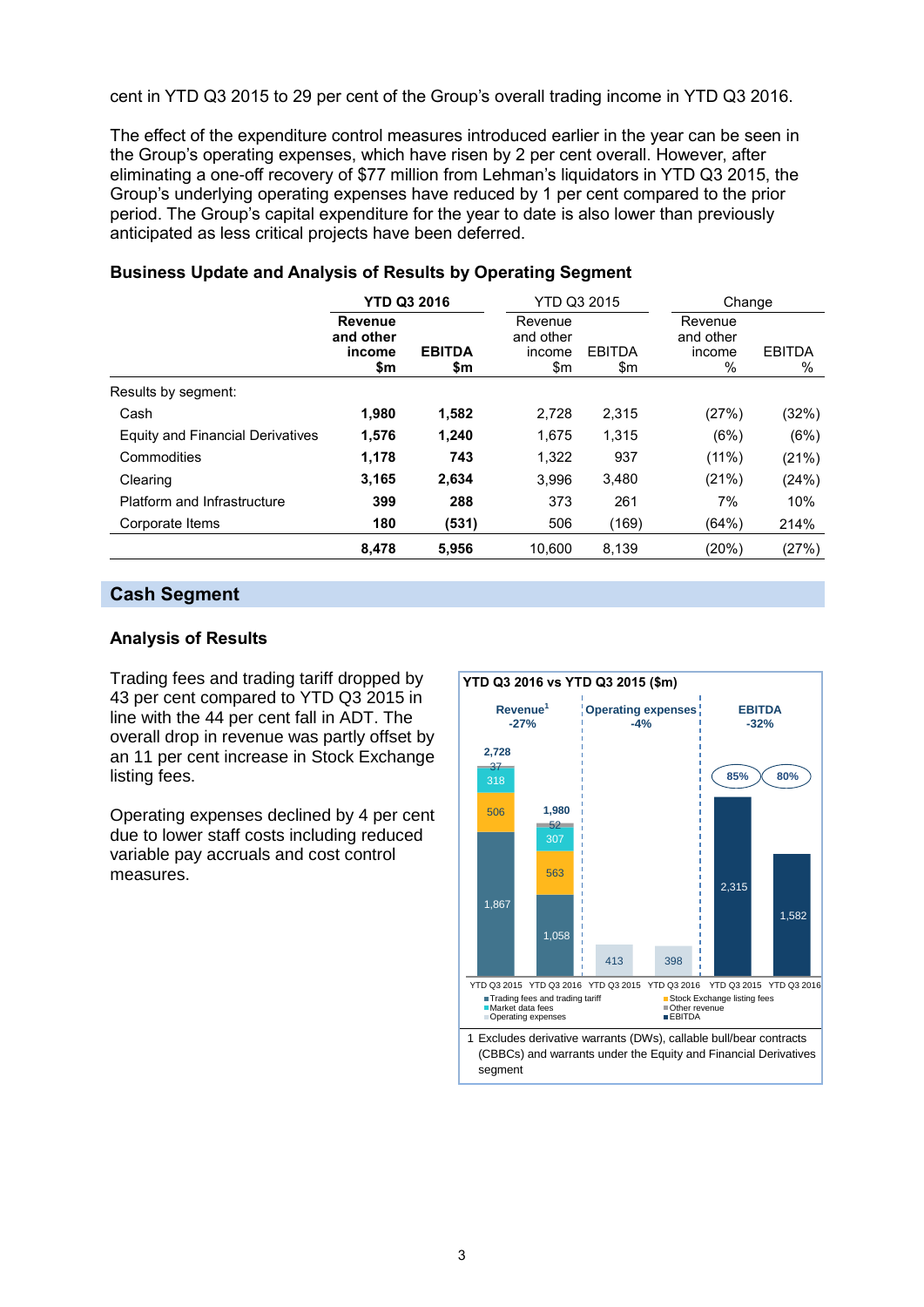#### **Business Update**

Market sentiment improved during Q3 2016, with the benchmark Hang Seng Index reaching a 52-week high during September 2016 and headline ADT increasing to \$68.3 billion in Q3 2016 compared with the previous quarter (\$62.6 billion), partly driven by significant increase in participation of Southbound investors. In September a \$59 billion net inflow of Mainland funds via Southbound trading represented a record high. However, ADT for YTD Q3 2016 was still down as compared to the record-highs achieved during the same period in 2015.

On 16 August 2016, a Joint Announcement by the China Securities Regulatory Commission and the Securities and Futures Commission (SFC) granted in principle approval for the establishment of Shenzhen-Hong Kong Stock Connect (SZ-HK Connect), set for launch in Q4 2016. It also abolished the aggregate quota under the SH-HK Connect, allowing its continued and uninterrupted operation. Subsequent to this announcement, HKEX has participated in over 30 Mainland seminars and training workshops on the mechanism and

| <b>Key Market Indicators</b>                                                                                                                                                                            |              |                   |  |  |
|---------------------------------------------------------------------------------------------------------------------------------------------------------------------------------------------------------|--------------|-------------------|--|--|
|                                                                                                                                                                                                         | YTD Q3       |                   |  |  |
|                                                                                                                                                                                                         | 2016         | 2015              |  |  |
| ADT of equity products traded on<br>the Stock Exchange <sup>1,2</sup> (\$bn)                                                                                                                            | 49.9         | 89.8              |  |  |
| ADT of Northbound Trading <sup>2</sup><br>(RMBbn)                                                                                                                                                       | 3.0          | 7.1               |  |  |
| Average daily number of trades of<br>equity products traded on the<br>Stock Exchange <sup>1,2</sup>                                                                                                     |              | 899,219 1.288,554 |  |  |
| Number of newly listed companies<br>on the Main Board <sup>3</sup><br>Number of newly listed                                                                                                            | 50           | 63                |  |  |
| companies on GEM                                                                                                                                                                                        | 25           | 21                |  |  |
| Total equity funds raised                                                                                                                                                                               |              |                   |  |  |
| - IPOs (\$bn)                                                                                                                                                                                           | 135.9        | 156.4             |  |  |
| - Post-IPOs (\$bn)                                                                                                                                                                                      | 179.8        | 695.3             |  |  |
| Number of companies listed on<br>the Main Board at 30 Sept<br>Number of companies listed on<br>GEM at 30 Sept                                                                                           | 1,687<br>243 | 1,605<br>211      |  |  |
| Number of trading days                                                                                                                                                                                  | 184          | 184               |  |  |
| 1 Excludes DWs, CBBCs and warrants under the Equity and<br>Financial Derivatives segment and includes \$3.3 billion (YTD Q3<br>2015: \$3.9 billion) of ADT of Southbound Trading under SH-HK<br>Connect |              |                   |  |  |
| 2 Includes buy and sell trades under SH-HK Connect                                                                                                                                                      |              |                   |  |  |

3 Includes 4 transfers from The Growth Enterprise Market (GEM) (YTD Q3 2015: 12)

developments of the Stock Connects, reaching over 5,600 attendees.

The Initial Public Offering (IPO) of Postal Savings Bank of China, the largest IPO globally year-to-date, took place during Q3 2016 raising \$59.2 billion.

HKEX continues to promote Hong Kong as the preferred offshore listing venue for Mainland enterprises through seminars, training programmes and also sponsored a simulation game to familiarise Mainland investors with Hong Kong's trading rules and listed products. New programmes have also been introduced to expand coverage of Cash Market data in the Mainland. To prepare for the launch of SZ-HK Connect, HKEX introduced two new programmes including an Enhanced Volume Discount Scheme and a One-Off Six-Month Fixed Fee Programme which aim to increase real-time data visibility and services that meet Mainland investors' needs.

Phase One of the Closing Auction Session, which facilitates trade executions at securities' closing prices, was successfully implemented on 25 July 2016 for selected securities and has been operating smoothly to-date. The Volatility Control Mechanism, another market microstructure enhancement which safeguards the securities market from abnormal price fluctuations, was also successfully rolled out on 22 August 2016 with no triggering of the mechanism recorded to date.

On 23 September 2016, the Stock Exchange published the findings of a review of the corporate governance reports of 81 listed issuers with a financial year-end date of 30 June 2015. This review, together with two earlier reviews (for issuers with financial year-end dates of 31 December 2014 and 31 March 2015), has examined a total of 1,636 issuers' corporate governance reports. The Stock Exchange will continue conducting periodic reviews of issuers' corporate governance practices.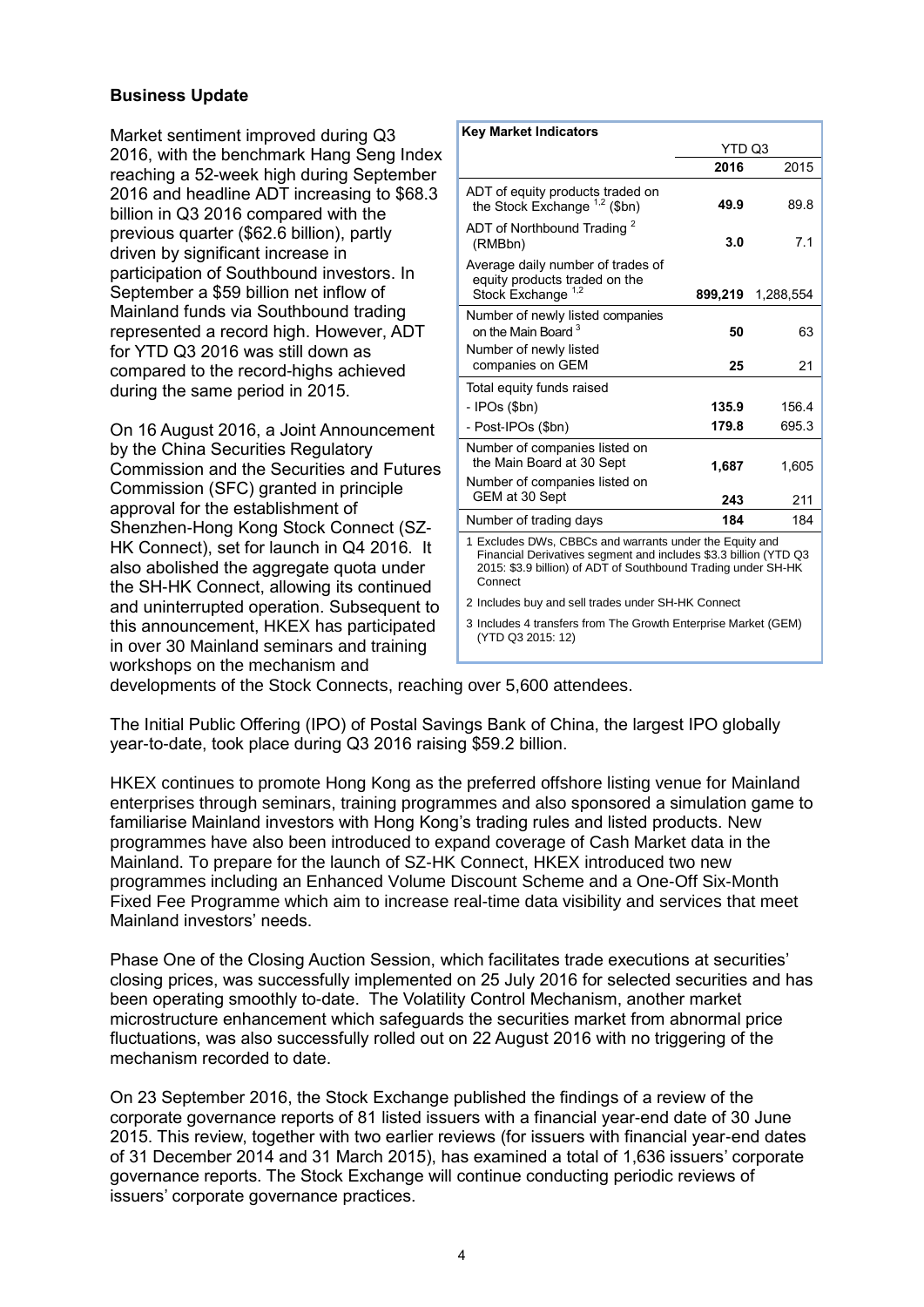The deadline for responding to the joint consultation with the SFC on *"Proposed Enhancements to the Stock Exchange's Decision-Making and Governance Structure for Listing Regulation"* was extended by two months. The consultation period will now end on 18 November 2016.

#### **Equity and Financial Derivatives Segment**

#### **Analysis of Results**

Trading fees and trading tariff of DWs, CBBCs, warrants and stock options declined by approximately one third compared to YTD Q3 2015, consistent with the drop in trading volume. However, this was fully offset by an increase of 47 per cent in the trading fees of derivatives contracts traded on the Futures Exchange over the same period. The increase in HKFE trading fees was higher than the 21 per cent increase in average daily number of contracts traded as a higher proportion of derivatives contracts traded in 2016 related to higher fee products including Hang Seng Index (HSI) Futures.

Stock Exchange listing fees dropped by 27 per cent reflecting a decrease in the number of newly listed DWs and CBBCs.

Operating expenses decreased by 7 per cent due to lower staff costs including reduced variable pay accruals, partly offset by higher index license fees from the increased trading volume of derivatives contracts.

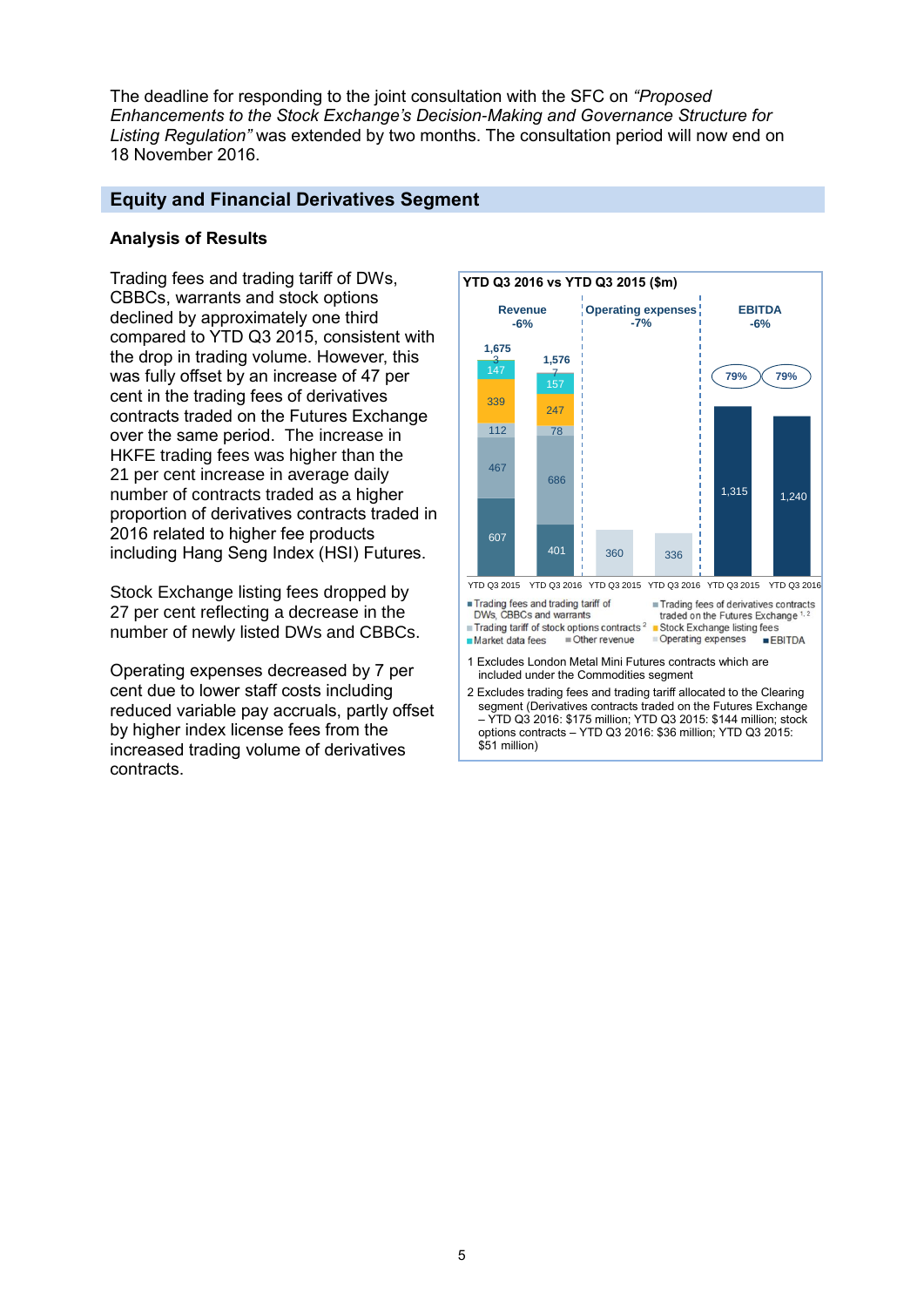#### **Business Update**

The increased volume of derivatives contracts traded on the Futures Exchange experienced throughout 2016 remained strong in Q3 2016, albeit at a lower level than Q2 2016. On 27 September 2016, the HSI Futures broke its record high with 316,855 contracts traded on a single day. The open interest of Hang Seng China Enterprises Index Options (H-shares Index Options) also reached a record high on 28 September 2016 with 2,913,053 contracts.

The continuous accumulation of open interest across all major derivatives products reflected enhanced demand for risk management products against a backdrop of continued global economic and political uncertainty. Record open interest in the H-shares Index Options market was achieved on 28 September 2016 and the average daily number of HSI Futures in Q3 2016 was 55 per cent higher than Q3 2015.

The Mini H-shares Index Options was successfully launched on 5 September 2016, with an average daily volume of 3,136 contracts in the first month of trading.

| <b>Key Market Indicators</b>                                                                       |           |           |  |  |
|----------------------------------------------------------------------------------------------------|-----------|-----------|--|--|
|                                                                                                    |           | YTD Q3    |  |  |
|                                                                                                    | 2016      | 2015      |  |  |
| ADT of DWs, CBBCs and warrants                                                                     |           |           |  |  |
| traded on the Stock Exchange                                                                       |           |           |  |  |
| \$bn)                                                                                              | 17.9      | 27.4      |  |  |
| Average daily number of trades of                                                                  |           |           |  |  |
| DWs, CBBCs and warrants traded                                                                     |           |           |  |  |
| on the Stock Exchange                                                                              | 190,919   | 258,255   |  |  |
| Average daily number of derivatives<br>contracts traded on the Futures                             |           |           |  |  |
| Exchange $1$                                                                                       | 472,813   | 391,893   |  |  |
| Average daily number of stock                                                                      |           |           |  |  |
| options contracts traded on the                                                                    |           |           |  |  |
| <b>Stock Exchange</b>                                                                              | 297,001   | 419,937   |  |  |
| Number of newly listed DWs                                                                         | 3,675     | 5,174     |  |  |
| Number of newly listed CBBCs                                                                       | 6,895     | 9,152     |  |  |
| Average daily number of                                                                            |           |           |  |  |
| contracts traded during                                                                            |           |           |  |  |
| After-Hours Futures Trading <sup>1</sup>                                                           | 39,043    | 19,904    |  |  |
| Number of trading days                                                                             | 185       | 184       |  |  |
|                                                                                                    | At        | At        |  |  |
|                                                                                                    | 30 Sept   | 30 Sept   |  |  |
|                                                                                                    | 2016      | 2015      |  |  |
| Open interest of futures and                                                                       |           |           |  |  |
| options contracts                                                                                  | 9,642,130 | 9,722,463 |  |  |
| 1 Excludes London Metal Mini Futures contracts which are<br>included under the Commodities segment |           |           |  |  |

The open interest of HKEX's USD/CNH Futures set an all-time high of 33,340 contracts (US\$3.3 billion in notional value) on 30 September 2016, ahead of the inclusion of the Renminbi (RMB) into the International Monetary Fund's Special Drawing Rights basket on 1 October 2016. HKEX's USD/CNH Futures market has by far the highest open interest level amongst global exchanges, representing about two-thirds of world's total.

The SFC published a consultation paper on proposed enhancements to the position limit regime on 20 September 2016, consulting the market on hedge exemptions for the Derivatives Market. The consultation paper also facilitates implementation of the conclusions of HKEX's June 2016 consultation paper on proposed revisions to the stock option position limit model.

Volatility Control Mechanism, a microstructure enhancement to safeguard market integrity, is scheduled to be launched in the Derivatives Market on 14 November 2016. Exchange Participants' verification test and market rehearsal were conducted in Q3 2016.

HKEX launched a new market surveillance platform for the Derivatives Market, SMARTS Derivatives Surveillance Systems, on 1 August 2016. The new platform complements the existing surveillance systems in the Cash Market, and enhances our capabilities in real-time monitoring and cross-market surveillance, as well as facilitating the rollout of new products and trading microstructures. HKEX also introduced electronic submission of Large Open Position Reports for Stock Options on 3 October 2016.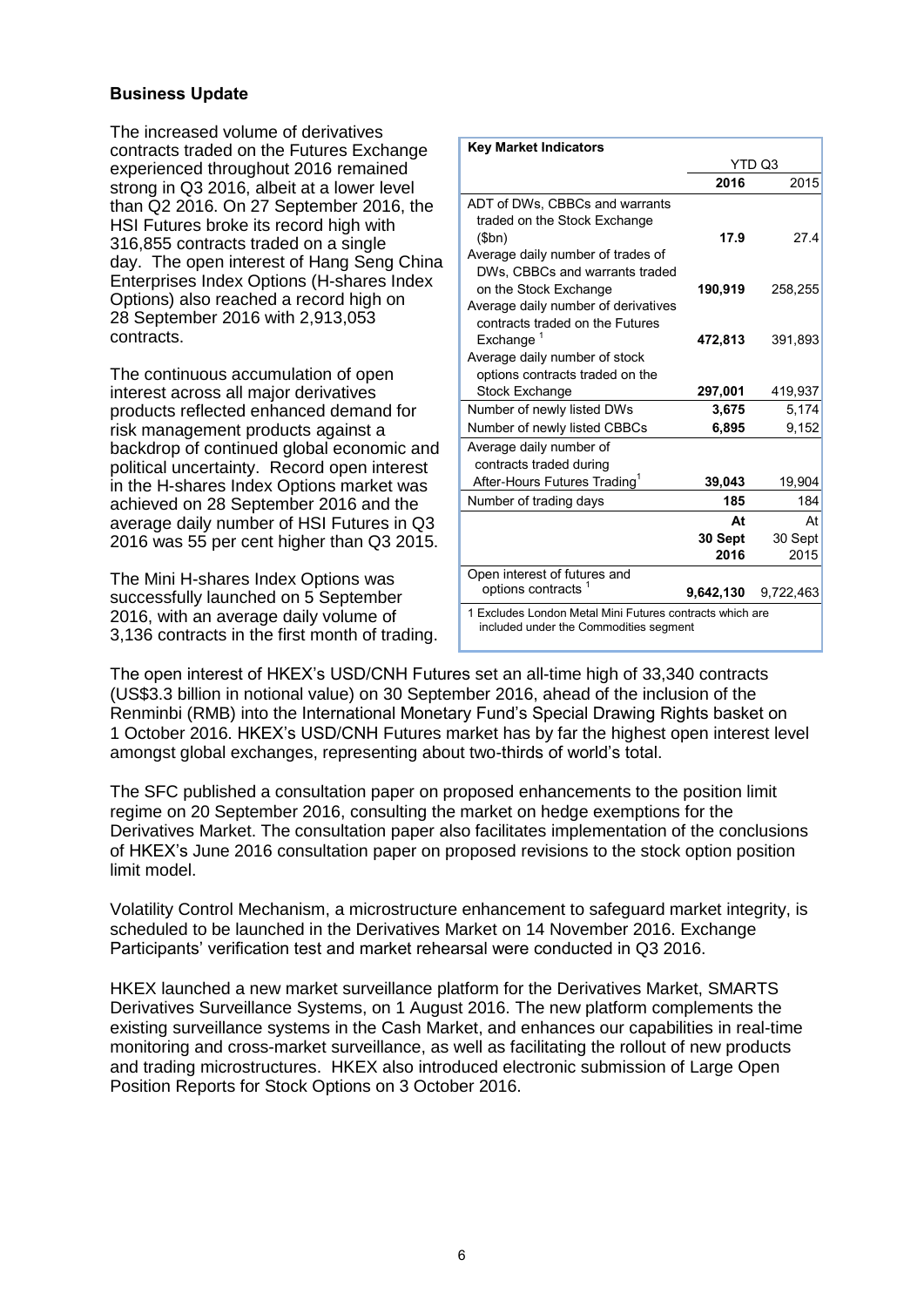#### **Commodities Segment**

#### **Analysis of Results**

Trading fees fell by 13 per cent compared to YTD Q3 2015 principally due to a 10 per cent drop in average daily volume of metals contracts traded but also reflecting the effect of incentive rebates introduced in Q3 2015 and fee reductions for certain member trades effective from September 2016.

Operating expenses rose by 13 per cent. This increase in costs was principally attributable to increased headcount for strategic initiatives (including product development and the establishment of a commodities trading platform in the Mainland) but also to higher legal and professional fees incurred on strategic projects.



The average daily volume in YTD Q3 2016 decreased by 10 per cent from the comparable period last year.

Q3 2016 for the LME was dominated by the temporary closure of its offices due to structural issues and the consequent relocation of the Ring to the back-up site in Chelmsford. Both the LME and LME Clear continued to provide trading and clearing services to the market during the period.

The LME continued to review the orderly functioning of its physical network, and on 28 September 2016 announced its intention to introduce caps on maximum rates charged by LME-registered warehouses following a market-wide consultation. This is the final part of the



| <b>Key Market Indicators</b>                                         |           |           |
|----------------------------------------------------------------------|-----------|-----------|
|                                                                      |           | YTD Q3    |
|                                                                      | 2016      | 2015      |
| Average daily volume of metals<br>contracts traded on the LME (lots) |           |           |
| Aluminium                                                            | 216,960   | 249,315   |
| Copper                                                               | 154,301   | 168,446   |
| Zinc.                                                                | 109,200   | 119,369   |
| Nickel                                                               | 80,655    | 82,071    |
| Lead                                                                 | 43,779    | 53,088    |
| <b>Others</b>                                                        | 7,768     | 9,261     |
| Total                                                                | 612,663   | 681,550   |
| Number of trading days                                               | 190       | 189       |
|                                                                      | At        | At        |
|                                                                      | 30 Sept   | 30 Sept   |
|                                                                      | 2016      | 2015      |
| Total futures Market Open Interest                                   |           |           |
| (lots)                                                               | 2,273,426 | 2.402.865 |

three-year-long [warehouse reform programme](http://www.lme.com/trading/warehousing-and-brands/warehousing/lme-warehouse-reform/) designed to enhance the LME's warehouse network and to ensure that it fully serves the requirements of the global metals market.

On 5 August 2016 the LME announced the introduction of a package of measures designed to strengthen metals trading on the LME, which included rebalancing of Member fees for short dated carries and a cap for position transfers. Going forward, the LME will also review the incentive programmes to further increase liquidity.

On 9 August 2016, The World Gold Council and the LME, together with Goldman Sachs, ICBC Standard Bank, Morgan Stanley, Natixis, OSTC and Societe Generale, announced their intention to introduce a suite of exchange-traded and centrally-cleared precious metals products. The offering is targeted for launch in Q2 2017. More information can be found at: [http://www.lme.com/metals/precious-metals/lmeprecious/.](http://www.lme.com/metals/precious-metals/lmeprecious/)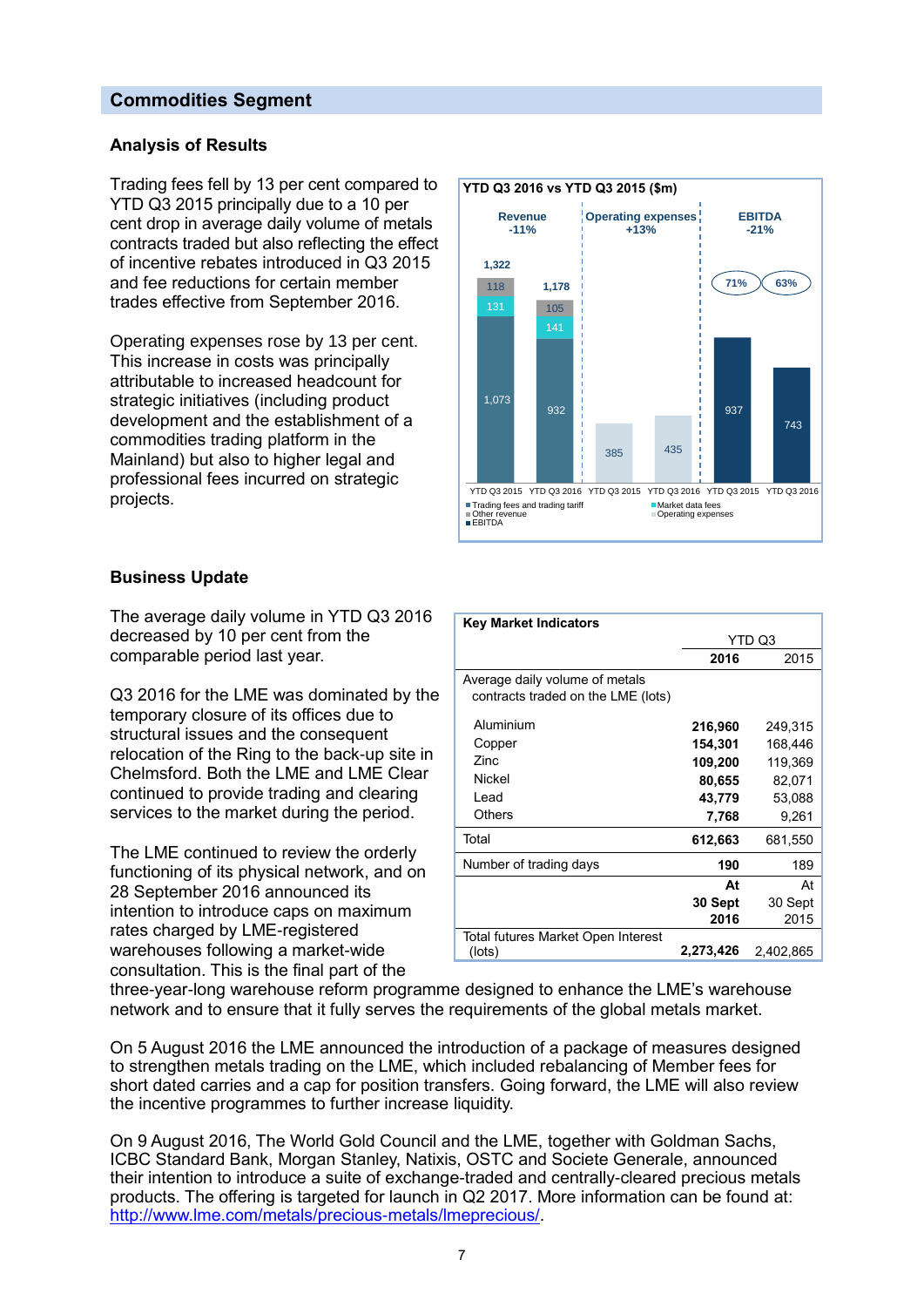#### **Clearing Segment**

#### **Analysis of Results**

The 21 per cent drop in revenue and other income reflects a decrease in Hong Kong clearing fees (arising from the 42 per cent decline in ADT and 34 per cent drop in volume of settlement instructions (SIs)), lower LME Clear fees on lower average daily volume of metals contracts trades on the LME, and lower net investment income (attributable to lower average Margin Funds). The overall reduction in activity was partly offset by an increase in average clearing fees due to a decrease in average transaction size that resulted in more Cash Market trades being subject to the minimum clearing fee and fewer SI trades being subject to the maximum fee.

Operating expenses increased by 3 per cent over the prior period. However, after excluding a non-recurring recovery from Lehman's liquidators of \$77 million in YTD



Q3 2015, underlying operating expenses showed a reduction of 10 per cent, mainly as a result of lower legal and professional fees incurred on strategic projects and lower staff costs including reduced variable pay accruals.

#### **Business Update**

 $\overline{a}$ 

The Hong Kong Securities Clearing business saw overall lower volumes in YTD Q3 2016, largely driven by the 42 per cent reduction in ADT on the Cash Market compared to the prior period.

In contrast, the Clearing business in the Derivatives Market saw a slight improvement as the trading activities

| <b>Key Market Indicators</b>                                                |           |           |
|-----------------------------------------------------------------------------|-----------|-----------|
|                                                                             | YTD Q3    |           |
|                                                                             | 2016      | 2015      |
| ADT traded on the Stock<br>Exchange (\$bn)<br>Average daily number of Stock | 67.8      | 117.2     |
| Exchange trades                                                             | 1,090,138 | 1,546,809 |
| Average daily value of SIs (\$bn)                                           | 182.1     | 276.5     |
| Average daily number of SIs                                                 | 83,144    | 104.554   |

increased in futures and options traded on HKFE, partially offset by lower volumes in stock options.

Effective from 26 September 2016, HKCC relaxed its cash collateral policy to provide Clearing Participants (CPs) with greater flexibility in meeting their RMB margin requirements. RMB margin requirement of up to RMB 1 billion<sup>9</sup> can be satisfied by any acceptable cash and/or non-cash collateral<sup>10</sup>. This change reduces investors' funding costs when trading RMBdenominated derivatives products.

During August and September 2016, over 1,200 market participants attended seminars organised by HKSCC in preparation for the official launch of SZ-HK Connect. The first round of market rehearsals to confirm CPs' readiness in participating in SZ-HK Connect was completed successfully on 30 October 2016, and the second round of market rehearsals will be held on 5-6 November 2016.

<sup>9</sup> Beyond which HKCC CPs must satisfy their RMB margin requirement by RMB cash.

<sup>10</sup> Non-cash collateral limit remains at 50 per cent of margin requirement.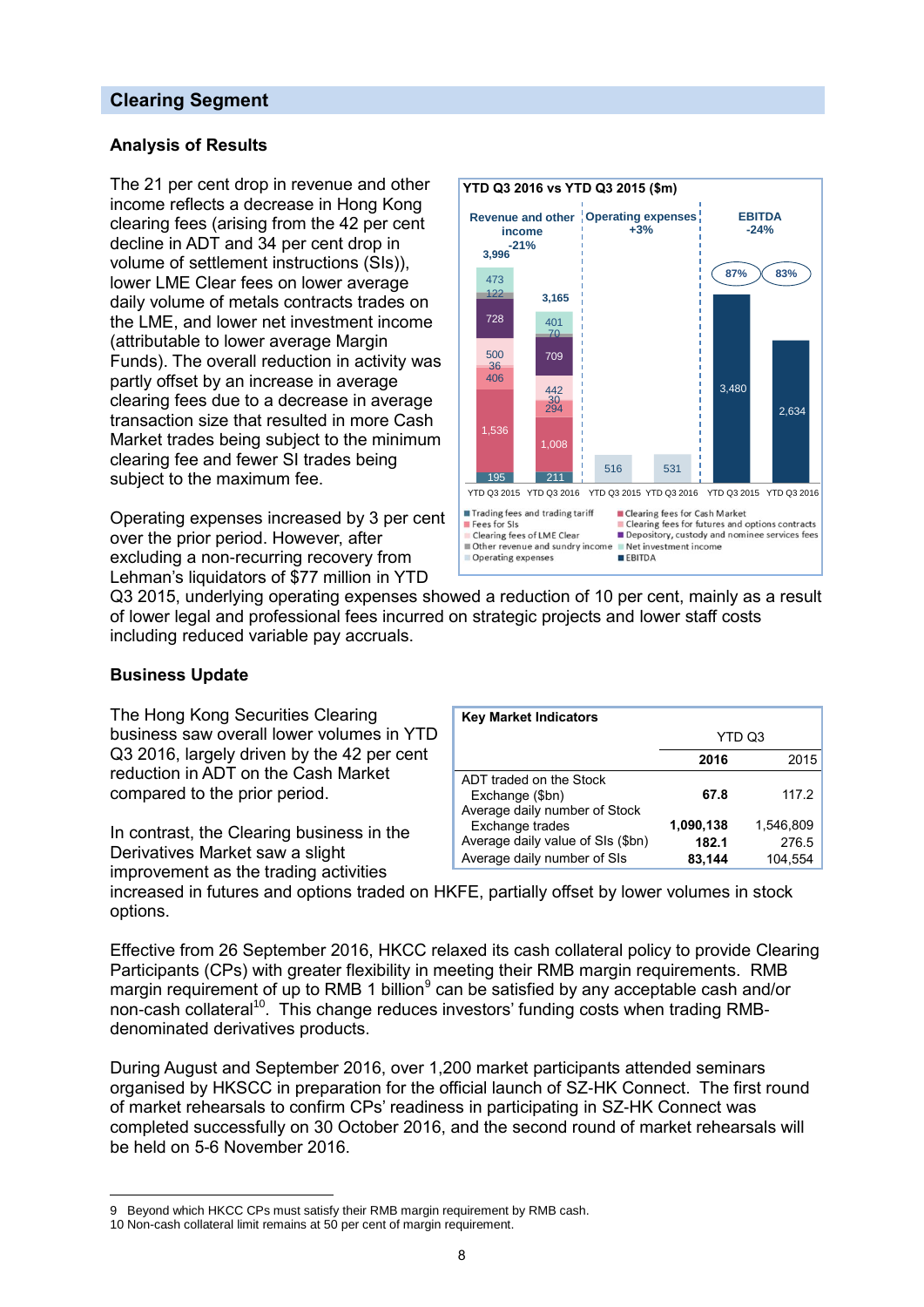OTC Clear launched clearing services for USD/CNH cross currency swaps on 15 August 2016, and is the first international clearing house to do so. In addition, the SFC has recognised OTC Clear as a Designated Central Counterparty, which allows market participants to use the clearing services offered by OTC Clear to fulfil their mandatory clearing obligations in Hong Kong.

Subject to regulatory approval LME Clear proposes to enhance its margin methodology which is expected to significantly reduce initial margin requirements, in particular for aluminium and copper.

#### **Platform and Infrastructure Segment**

#### **Analysis of Results**

Network, terminal user, dataline and software sub-license fees (Network fees) rose by 3 per cent as a result of an increase in Cash Market trading system line rental income, as more Exchange Participants migrated from the obsolete Open Gateway to HKEX Orion Central Gateway. This was partly offset by a decrease in sales of throttles.

Hosting services fees increased by 23 per cent due to an increase in the number of racks taken up by customers.



#### **Business Update**

During YTD Q3 2016, all major trading, clearing, settlement, and market data dissemination systems for the Cash, Derivatives and Commodities Markets continued to perform reliably. On 22 July 2016, the opening of the LME's electronic trading platform experienced a delay due to changes undertaken by a third party telecom network provider, which affected the LME's member network. However, telephone trading of the LME products was able to continue as normal.

The system development phase for the implementation of Orion Trading Platform – Securities Market is progressing and is scheduled to be completed by the end of 2016 and testing and other market readiness activities will be carried out in 2017.

The revamp of the HKEX corporate websites, to improve the user experience, is in progress. The updated HKEX Group website was launched in September 2016 while the Market website will be launched in 2017.

#### **Corporate Items**

"Corporate Items" is not a business segment but comprises central income (including net investment income of Corporate Funds), the cost of central support functions that provide services to all operating segments and other costs not directly related to any operating segments.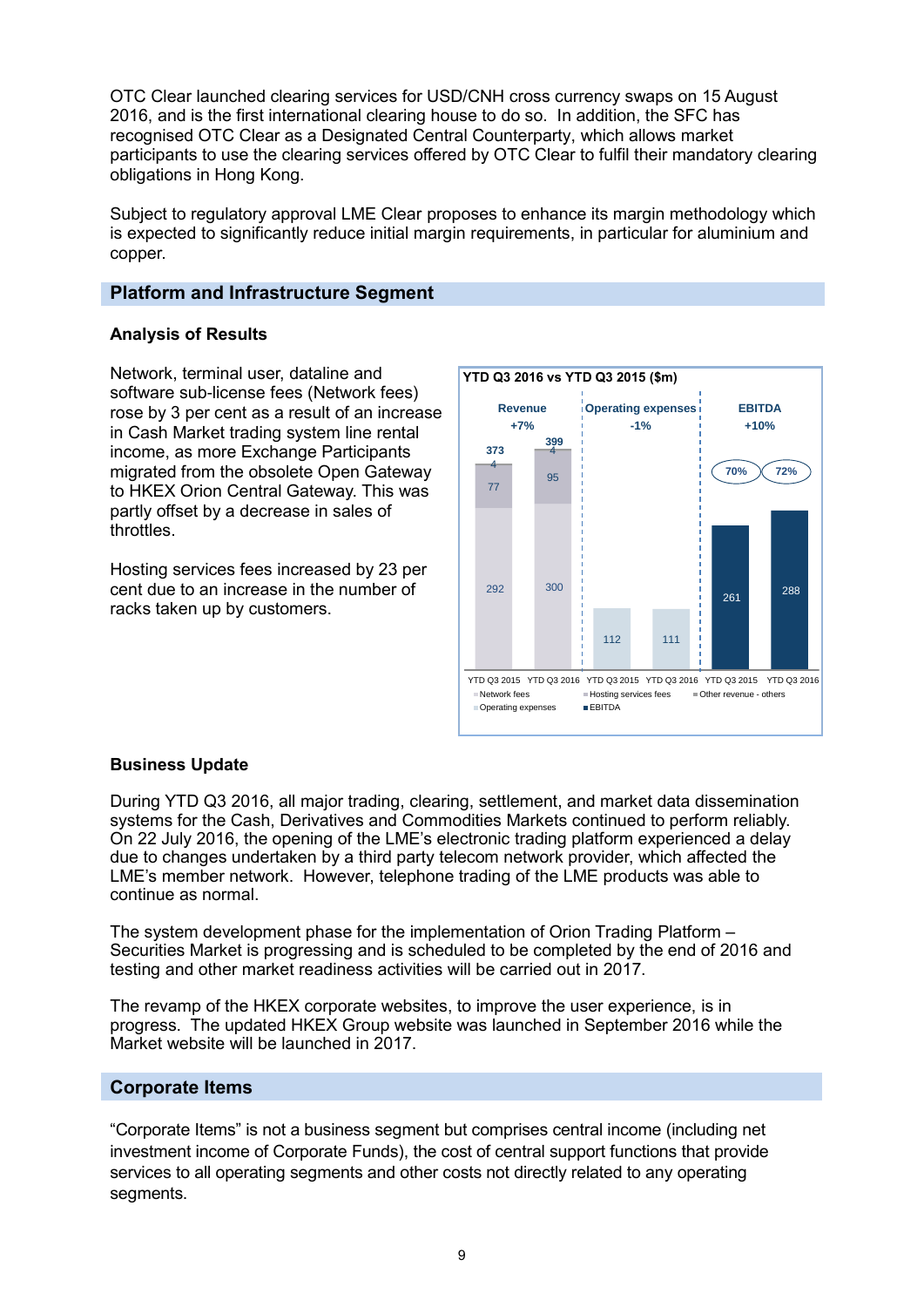Revenue and other income dropped compared to YTD Q3 2015, which included a one-off gain of \$445 million on the disposal of Worldwide House, partly offset by higher net investment income. In YTD Q3 2015, a \$31 million gain on sale of the remaining stake in shares of LCH was included in net investment income. Excluding the LCH gain, net investment income of the Corporate Funds in YTD Q3 2016 increased by \$143 million principally

|                                          | YTD Q3 |      |
|------------------------------------------|--------|------|
|                                          | 2016   | 2015 |
|                                          | \$m    | \$m  |
| <b>Revenue and Other Income</b>          |        |      |
| Net investment income                    | 169    | 57   |
| Gain on disposal of a leasehold property |        | 445  |
| Others                                   | 11     | 4    |
| Total                                    | 180    | 506  |
|                                          |        |      |
| <b>Operating expenses</b>                | 711    | 675  |
|                                          |        |      |

due to higher fair value gains on debt and equity securities.

Operating expenses increased by 5 per cent over YTD Q3 2015 due to new offices leased following the disposal of Worldwide House, partly offset by lower staff costs including reduced variable pay accruals.

### **FINANCIAL REVIEW**

#### **Financial Assets and Financial Liabilities of Margin Funds and Clearing House Funds**

Margin Fund deposits of \$119.1 billion at 30 September 2016 were \$3.9 billion higher than at 31 December 2015 due to an increase in open interest in futures and options contracts cleared through HKCC at 30 September 2016. Clearing House Fund contributions dropped from \$7.5 billion at 31 December 2015 to \$7.3 billion at 30 September 2016 due to lower contributions required from Participants in response to changes in market volatility and risk exposures. Funds received were invested in cash and cash equivalents, financial assets measured at amortised costs and financial assets measured at fair value through profit or loss.

#### **Borrowings**

No new borrowings nor repayments were made in YTD Q3 2016.

#### **Capital Expenditure and Commitments**

During YTD Q3 2016, the Group incurred capital expenditure of \$409 million (YTD Q3 2015: \$458 million) related to the establishment of a commodities trading platform in the Mainland, the renovation of new offices, and the development and upgrade of various trading and clearing systems including the commodities trading and clearing systems, a cash trading system, and trading and clearing systems to facilitate mutual stock market access between Mainland China and Hong Kong. The Group's capital expenditure commitments at 30 September 2016, including those authorised by the Board but not yet contracted for, amounted to \$905 million (31 December 2015: \$961 million).

#### **Contingent Liabilities**

At 30 September 2016, there were no significant changes in the Group's contingent liabilities compared to 31 December 2015, except as described below.

In 2013, the LME, LMEH and HKEX were named as defendants in the aluminium warehousing litigation alleging anti-competitive behaviour in the United States (US). Following vigorous defence by the Group, the US District Court for the Southern District of New York (District Court) dismissed all the claims in a series of orders. In 2014, plaintiffs classified as "consumer end users" and "commercial end users" filed appeals against the District Court's decisions but the appeals were all dismissed by the US Court of Appeals in July 2015 with the agreement of the plaintiffs. On 5 October 2016, the District Court entered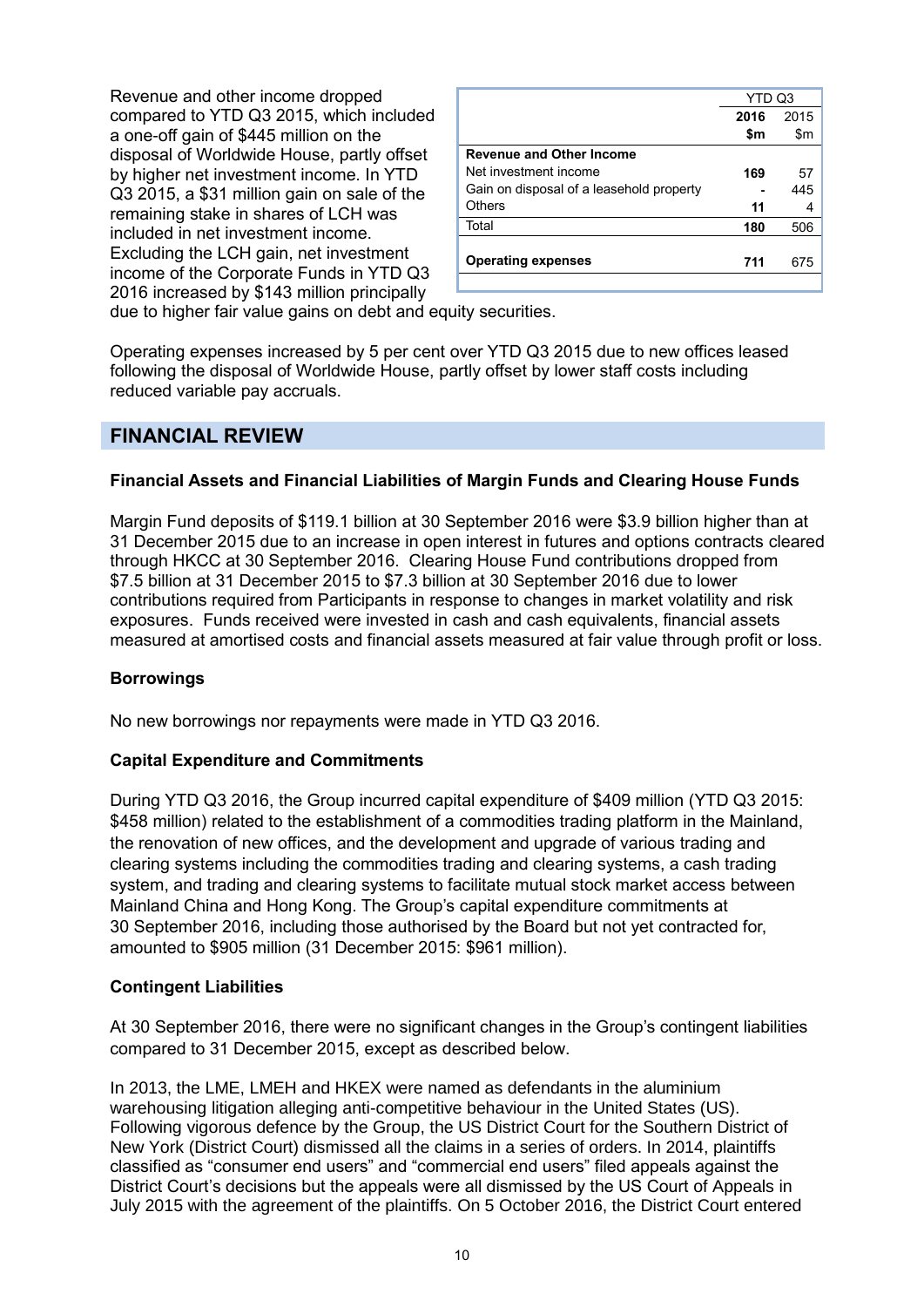judgment for the remaining non-HKEX Group defendants against the plaintiffs classified as "first level" purchasers. The deadline for these plaintiffs to file their appeals, including any against the LME, LMEH and HKEX, is 7 November 2016. The District Court has ordered the direct action plaintiffs to file, and the direct action plaintiffs have filed, a brief by 20 October 2016 that explains why their claims against the remaining non-HKEX Group defendants should not be dismissed as well, although no ruling has yet been made by the District Court on the direct action plaintiffs' motion.

#### **Charges on Assets**

Securities were held by one of the Group's subsidiaries, LME Clear, as non-cash collateral for margins posted by its CPs and collateral in respect of its interest in overnight triparty reverse repurchase agreements, and amounted to \$72,200 million at 30 September 2016 (31 December 2015: \$76,928 million). This non-cash collateral, which was not recorded on the consolidated statement of financial position of the Group, together with certain financial assets amounting to \$3,025 million at 30 September 2016 (31 December 2015: \$4,953 million) have been repledged to LME Clear's investment agent and custodian banks under first floating charge and security arrangements for the settlement and depository services they provide in respect of the collateral and investments held. The first floating charge could convert to a fixed charge in the event of contract termination, or default or insolvency of LME Clear.

#### **Changes since 31 December 2015**

There were no other significant changes in the Group's financial position or from the information disclosed under Management Discussion and Analysis in the annual report for the year ended 31 December 2015.

It is the Group's practice to declare a dividend only at the half-year and year-end and no dividend will be proposed for Q3 2016 (Q3 2015: \$Nil).

#### **Review of Financial Statements**

The Audit Committee has reviewed the Group's Unaudited Condensed Consolidated Financial Statements for YTD Q3 2016.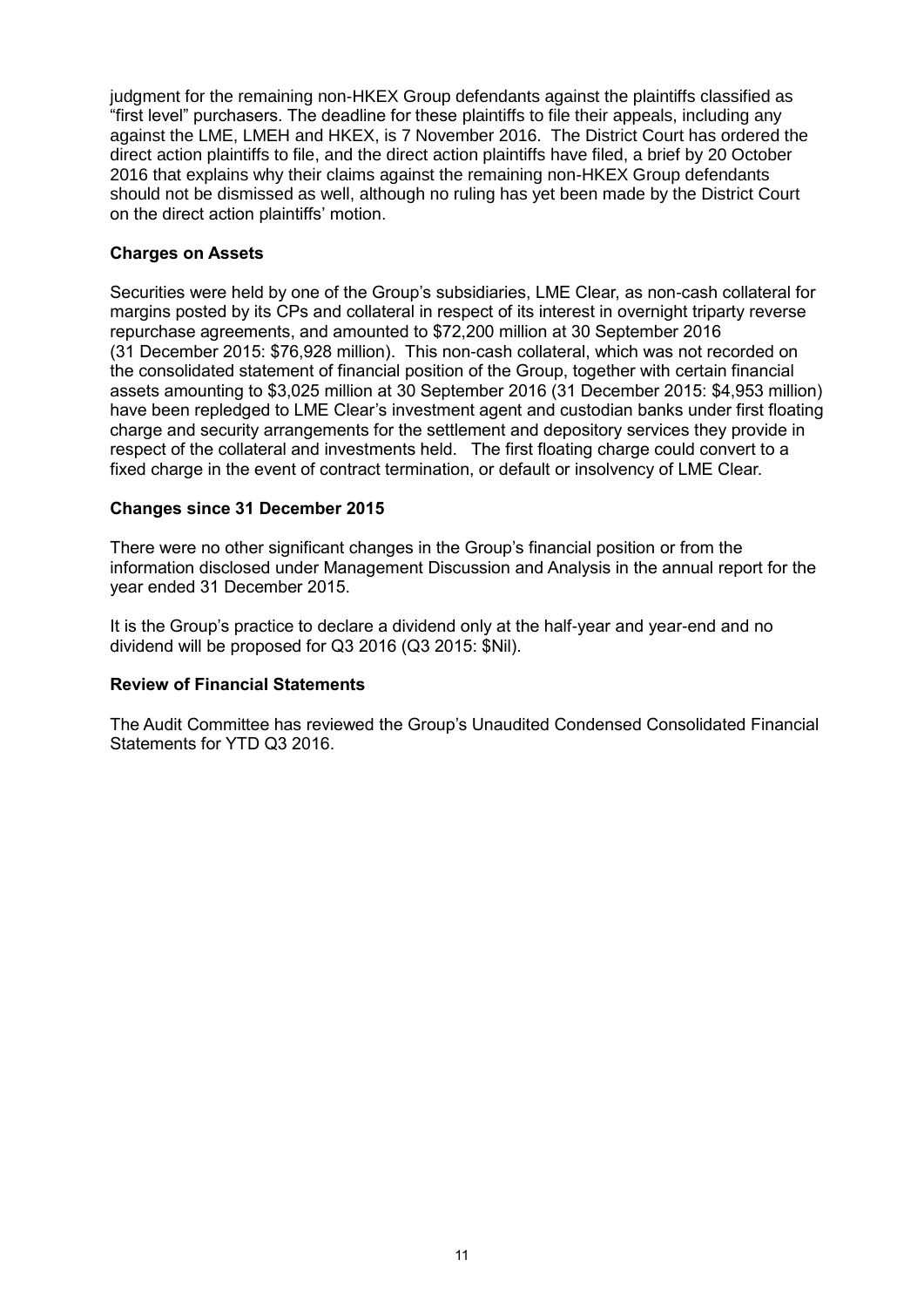# **CONDENSED CONSOLIDATED INCOME STATEMENT (UNAUDITED)**

|                                                     | Nine months<br>ended<br>30 Sept 2016<br>\$m | Nine months<br>ended<br>30 Sept 2015<br>\$m | Three months<br>ended<br>30 Sept 2016<br>\$m | Three months<br>ended<br>30 Sept 2015<br>\$m |
|-----------------------------------------------------|---------------------------------------------|---------------------------------------------|----------------------------------------------|----------------------------------------------|
| Trading fees and trading tariff                     | 3,366                                       | 4,321                                       | 1,111                                        | 1,380                                        |
| Stock Exchange listing fees                         | 810                                         | 845                                         | 279                                          | 281                                          |
| Clearing and settlement fees                        | 1,774                                       | 2,478                                       | 587                                          | 802                                          |
| Depository, custody and nominee services fees       | 709                                         | 728                                         | 236                                          | 245                                          |
| Market data fees                                    | 605                                         | 596                                         | 201                                          | 210                                          |
| Other revenue                                       | 624                                         | 650                                         | 218                                          | 243                                          |
| <b>REVENUE</b>                                      | 7,888                                       | 9,618                                       | 2,632                                        | 3,161                                        |
| Investment income and sundry income                 | 590                                         | 537                                         | 216                                          | 141                                          |
| Gain on disposal of a leasehold property            |                                             | 445                                         |                                              | 445                                          |
| <b>REVENUE AND OTHER INCOME</b>                     | 8,478                                       | 10,600                                      | 2,848                                        | 3,747                                        |
| <b>OPERATING EXPENSES</b>                           |                                             |                                             |                                              |                                              |
| Staff costs and related expenses                    | (1, 505)                                    | (1, 562)                                    | (489)                                        | (528)                                        |
| Information technology and computer maintenance     |                                             |                                             |                                              |                                              |
| expenses                                            | (379)                                       | (385)                                       | (128)                                        | (134)                                        |
| Premises expenses                                   | (243)                                       | (214)                                       | (81)                                         | (75)                                         |
| Product marketing and promotion expenses            | (30)                                        | (32)                                        | (9)                                          | (11)                                         |
| Legal and professional fees                         | (63)                                        | (62)                                        | (17)                                         | (33)                                         |
| Other operating expenses:                           |                                             |                                             |                                              |                                              |
| Reversal of provision for impairment losses arising |                                             |                                             |                                              |                                              |
| from Participants' default on market contracts      |                                             | 77                                          |                                              |                                              |
| Others                                              | (302)                                       | (283)                                       | (110)                                        | (100)                                        |
|                                                     | (2,522)                                     | (2, 461)                                    | (834)                                        | (881)                                        |
| <b>EBITDA</b>                                       | 5,956                                       | 8,139                                       | 2,014                                        | 2,866                                        |
| Depreciation and amortisation                       | (573)                                       | (500)                                       | (191)                                        | (175)                                        |
| <b>OPERATING PROFIT</b>                             | 5,383                                       | 7,639                                       | 1,823                                        | 2,691                                        |
| Finance costs                                       | (62)                                        | (95)                                        | (19)                                         | (18)                                         |
| Share of loss of a joint venture                    | (7)                                         | (7)                                         | (2)                                          | (2)                                          |
| PROFIT BEFORE TAXATION                              | 5,314                                       | 7,537                                       | 1,802                                        | 2,671                                        |
| <b>TAXATION</b>                                     | (806)                                       | (1, 130)                                    | (266)                                        | (347)                                        |
| PROFIT FOR THE PERIOD                               | 4,508                                       | 6,407                                       | 1,536                                        | 2,324                                        |
| PROFIT/(LOSS) ATTRIBUTABLE TO:                      |                                             |                                             |                                              |                                              |
| - Shareholders of HKEX                              | 4,528                                       | 6,425                                       | 1,543                                        | 2,330                                        |
| - Non-controlling interests                         | (20)                                        | (18)                                        | (7)                                          | (6)                                          |
| PROFIT FOR THE PERIOD                               | 4,508                                       | 6,407                                       | 1,536                                        | 2,324                                        |
| Basic earnings per share                            | \$3.74                                      | \$5.44                                      | \$1.27                                       | \$1.95                                       |
| Diluted earnings per share                          | \$3.73                                      | \$5.41                                      | \$1.27                                       | \$1.94                                       |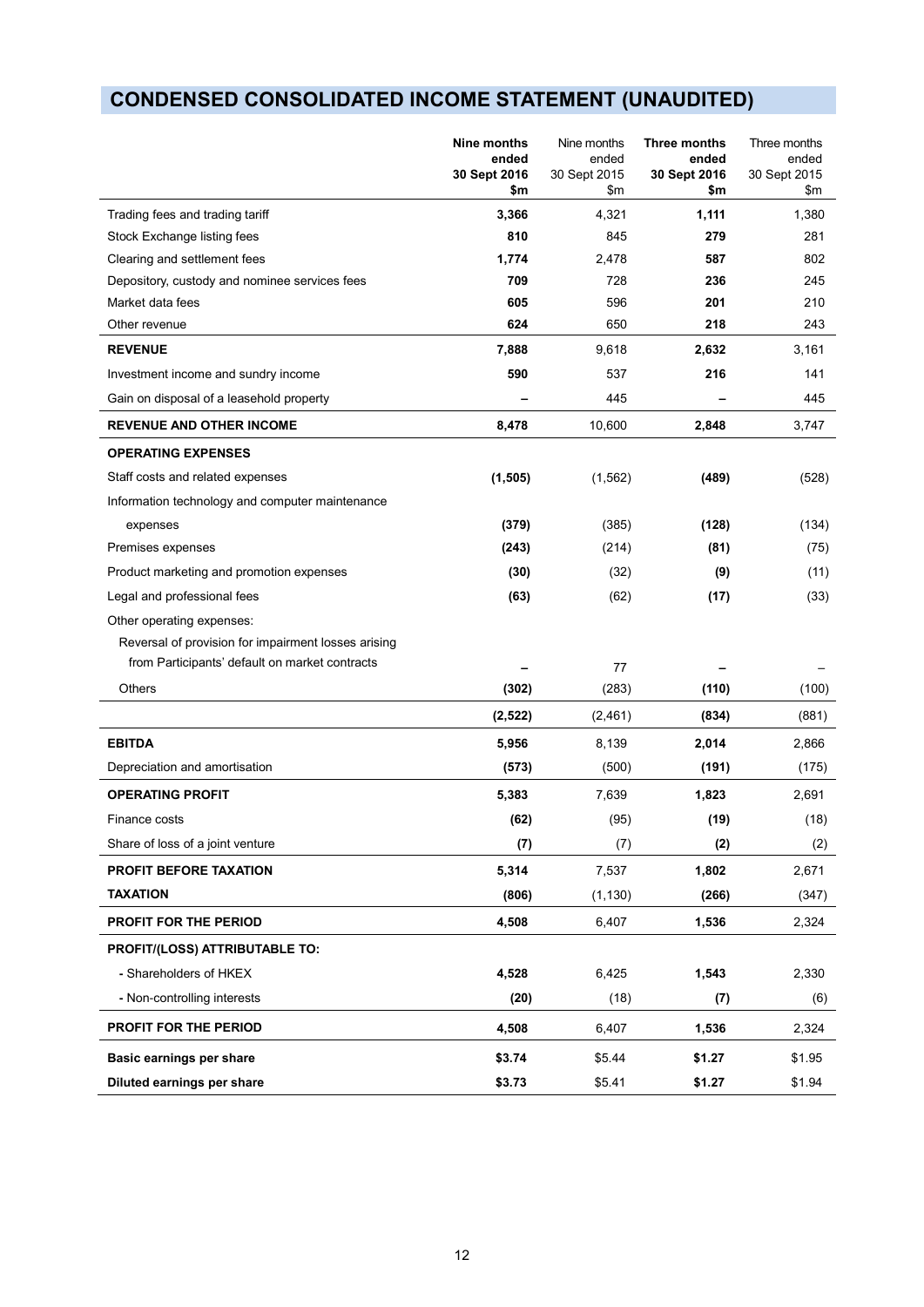# **CONDENSED CONSOLIDATED STATEMENT OF COMPREHENSIVE INCOME (UNAUDITED)**

|                                                                   | Nine months<br>ended | Nine months<br>ended | Three months<br>ended | Three months<br>ended |
|-------------------------------------------------------------------|----------------------|----------------------|-----------------------|-----------------------|
|                                                                   | 30 Sept 2016<br>\$m  | 30 Sept 2015<br>\$m  | 30 Sept 2016<br>\$m   | 30 Sept 2015<br>\$m   |
| <b>PROFIT FOR THE PERIOD</b>                                      | 4,508                | 6,407                | 1,536                 | 2,324                 |
| <b>OTHER COMPREHENSIVE INCOME</b>                                 |                      |                      |                       |                       |
| Items that may be reclassified subsequently to<br>profit or loss: |                      |                      |                       |                       |
| Currency translation differences of foreign                       |                      |                      |                       |                       |
| subsidiaries recorded in exchange reserve                         | 7                    | (7)                  | (3)                   | (4)                   |
| <b>OTHER COMPREHENSIVE INCOME</b>                                 | 7                    | (7)                  | (3)                   | (4)                   |
| <b>TOTAL COMPREHENSIVE INCOME</b>                                 | 4,515                | 6,400                | 1,533                 | 2,320                 |
| <b>TOTAL COMPREHENSIVE INCOME</b><br><b>ATTRIBUTABLE TO:</b>      |                      |                      |                       |                       |
| - Shareholders of HKEX                                            | 4,535                | 6,418                | 1,540                 | 2,326                 |
| - Non-controlling interests                                       | (20)                 | (18)                 | (7)                   | (6)                   |
| <b>TOTAL COMPREHENSIVE INCOME</b>                                 | 4,515                | 6,400                | 1,533                 | 2,320                 |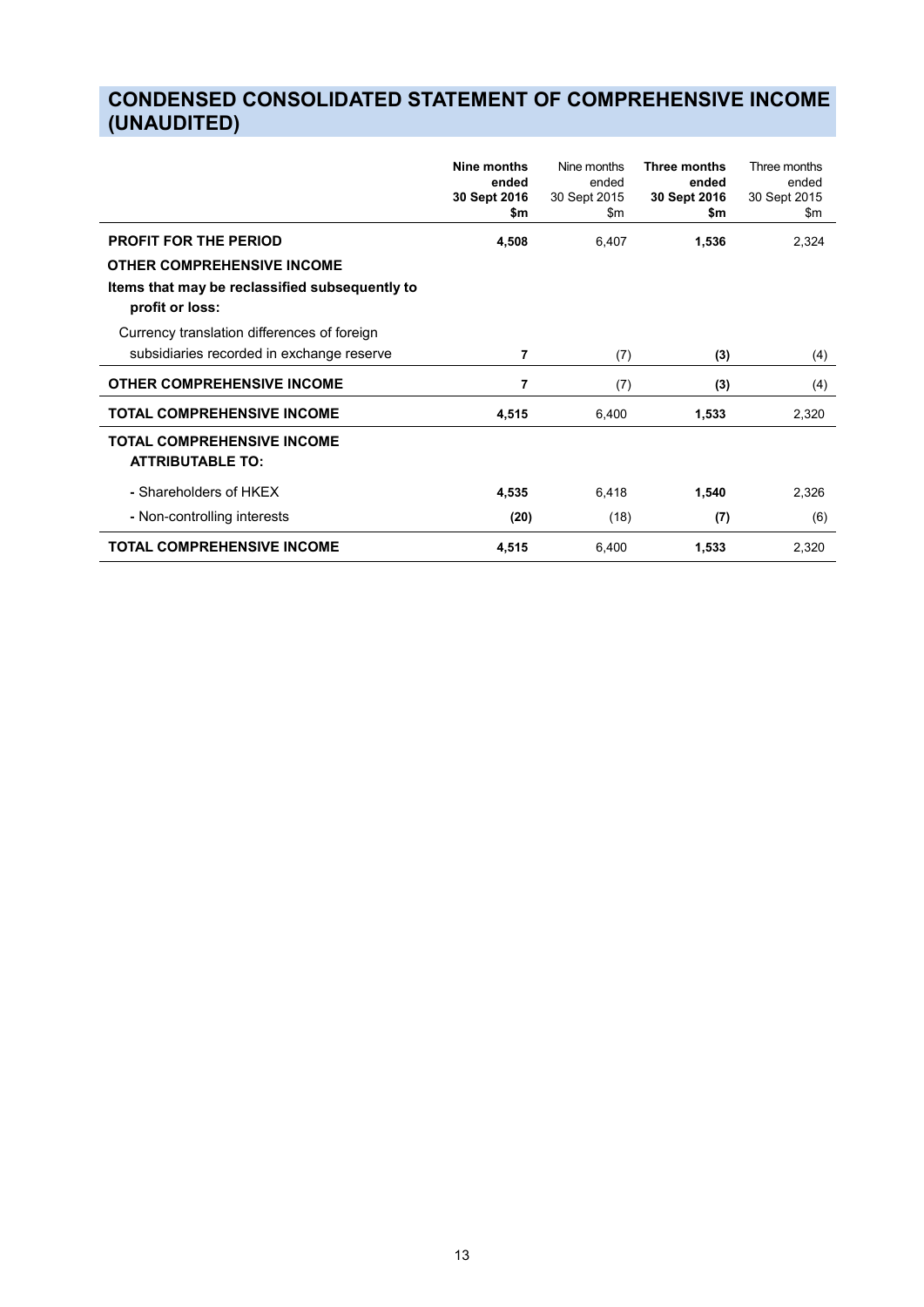# **CONDENSED CONSOLIDATED STATEMENT OF FINANCIAL POSITION (UNAUDITED)**

|                                                                                         |                       | At 31 Dec 2015<br>At 30 Sept 2016 |              |                          |                    |              |
|-----------------------------------------------------------------------------------------|-----------------------|-----------------------------------|--------------|--------------------------|--------------------|--------------|
|                                                                                         | <b>Current</b><br>\$m | Non-current<br>\$m                | Total<br>\$m | Current<br>\$m           | Non-current<br>\$m | Total<br>\$m |
| <b>ASSETS</b>                                                                           |                       |                                   |              |                          |                    |              |
|                                                                                         | 110,900               |                                   | 110,900      | 110,890                  |                    | 110,890      |
| Cash and cash equivalents<br>Financial assets measured at fair value                    |                       |                                   |              |                          |                    |              |
| through profit or loss                                                                  | 52,445                |                                   | 52,445       | 72,705                   |                    | 72,705       |
| Financial assets measured at amortised cost                                             | 25,185                | 64                                | 25,249       | 19,439                   | 57                 | 19,496       |
| Accounts receivable, prepayments and deposits                                           | 8,478                 | 21                                | 8,499        | 15,535                   | 21                 | 15,556       |
| Taxation recoverable                                                                    | 2                     |                                   | $\mathbf{2}$ | $\overline{2}$           |                    | 2            |
| Interest in a joint venture                                                             |                       | 61                                | 61           |                          | 68                 | 68           |
| Goodwill and other intangible assets                                                    |                       | 17,813                            | 17,813       | -                        | 17,872             | 17,872       |
| <b>Fixed assets</b>                                                                     |                       | 1,468                             | 1,468        |                          | 1,560              | 1,560        |
| Lease premium for land                                                                  |                       | 21                                | 21           |                          | 22                 | 22           |
| Deferred tax assets                                                                     |                       | 33                                | 33           | $\overline{\phantom{0}}$ | 22                 | 22           |
| <b>Total assets</b>                                                                     | 197,010               | 19,481                            | 216,491      | 218,571                  | 19,622             | 238,193      |
| <b>LIABILITIES AND EQUITY</b>                                                           |                       |                                   |              |                          |                    |              |
| <b>Liabilities</b>                                                                      |                       |                                   |              |                          |                    |              |
| Financial liabilities at fair value through                                             |                       |                                   |              |                          |                    |              |
| profit or loss                                                                          | 44,456                |                                   | 44,456       | 64,486                   |                    | 64,486       |
| Margin deposits, Mainland security and<br>settlement deposits, and cash collateral from |                       |                                   |              |                          |                    |              |
| <b>Clearing Participants</b>                                                            | 119,060               |                                   | 119,060      | 115,213                  |                    | 115,213      |
| Accounts payable, accruals and other liabilities                                        | 8,641                 | 27                                | 8,668        | 15,270                   | 15                 | 15,285       |
| Deferred revenue                                                                        | 352                   |                                   | 352          | 773                      |                    | 773          |
| Taxation payable                                                                        | 1,084                 |                                   | 1,084        | 653                      |                    | 653          |
| Other financial liabilities                                                             | 37                    |                                   | 37           | 42                       |                    | 42           |
| Participants' contributions to Clearing House Funds                                     | 7,252                 |                                   | 7,252        | 7,474                    | —                  | 7,474        |
| <b>Borrowings</b>                                                                       | -                     | 3,420                             | 3,420        | $\qquad \qquad -$        | 3,409              | 3,409        |
| Provisions                                                                              | 85                    | 68                                | 153          | 65                       | 70                 | 135          |
| Deferred tax liabilities                                                                |                       | 725                               | 725          |                          | 761                | 761          |
| <b>Total liabilities</b>                                                                | 180,967               | 4,240                             | 185,207      | 203,976                  | 4,255              | 208,231      |
| <b>Equity</b>                                                                           |                       |                                   |              |                          |                    |              |
| Share capital                                                                           |                       |                                   | 22,083       |                          |                    | 19,285       |
| Shares held for Share Award Scheme                                                      |                       |                                   | (589)        |                          |                    | (590)        |
| Employee share-based compensation reserve                                               |                       |                                   | 328          |                          |                    | 199          |
| Exchange reserve                                                                        |                       |                                   | (247)        |                          |                    | (254)        |
| Designated reserves                                                                     |                       |                                   | 774          |                          |                    | 778          |
| Reserve relating to written put options to                                              |                       |                                   |              |                          |                    |              |
| non-controlling interests                                                               |                       |                                   | (293)        |                          |                    | (293)        |
| Retained earnings                                                                       |                       |                                   | 9,101        |                          |                    | 10,691       |
| Equity attributable to shareholders of HKEX                                             |                       |                                   | 31,157       |                          |                    | 29,816       |
| Non-controlling interests                                                               |                       |                                   | 127          |                          |                    | 146          |
| <b>Total equity</b>                                                                     |                       |                                   | 31,284       |                          |                    | 29,962       |
| <b>Total liabilities and equity</b>                                                     |                       |                                   | 216,491      |                          |                    | 238,193      |
| <b>Net current assets</b>                                                               |                       |                                   | 16,043       |                          |                    | 14,595       |